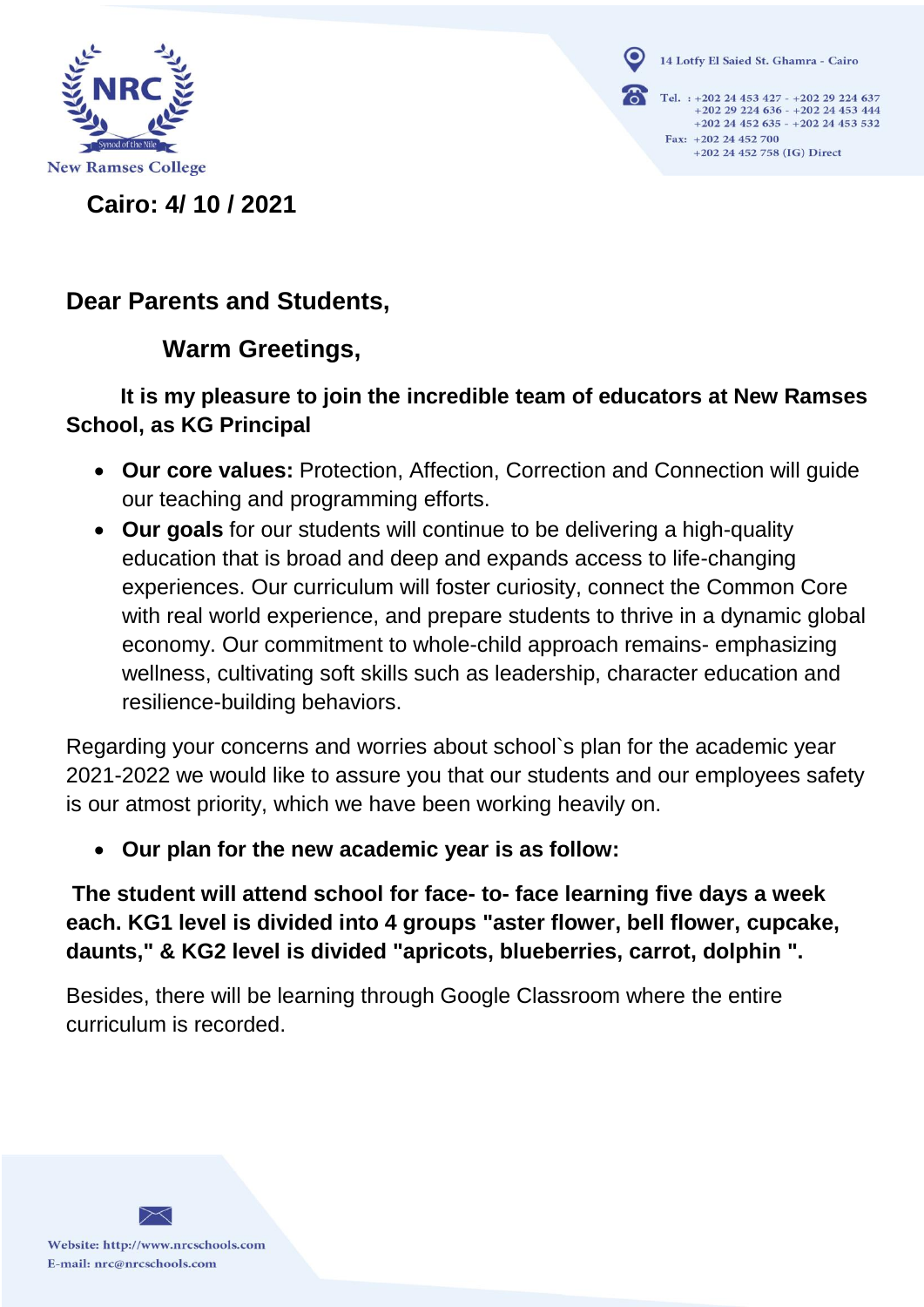

14 Lotfy El Saied St. Ghamra - Cairo Tel. : +202 24 453 427 - +202 29 224 637<br>+202 29 224 636 - +202 24 453 444 +202 24 452 635 - +202 24 453 532 Fax: +202 24 452 700 +202 24 452 758 (IG) Direct

#### **First Day of the school:**

All KG2 students will come at 8:30 am exactly with their parents only, wearing the name tag with the child`s name and class.

All KG1 students will come at 9:00 am exactly with their parents only, wearing the name tag with the child`s name and class.

### **As we prepare to kick off the school year there are a few important things to keep in mind:**

- 1- Make sure you buy a light backpack without wheels for your child.
- 2- Every child should come to school wearing his own face shield "labeled" with his / her name "to be kept on during the school day.
- 3- Your child should have his own Sanitizer, tissues, wipes, pencil case and not share with anyone.
- 4- Temperature is checked daily upon entrance.
- 5- Please strictly you should keep your child at home if he`s not feeling well or sick as he will not be allowed into school. And upon return you have to submit the doctor`s reports to the school doctor.
- 6- Alcohol dispensers have been installed in all school corridors for the use of the students and employees.
- 7- Parents are obligated to report to the school any COVID 19 case that their child has been in contact, with keeping their child at home in case they suspect he/ she may be a risk of passing the virus to others.
- 8- Parents are required to advise and encourage their children to comply to all the safety procedures including social distancing, avoiding physical contact, self hygiene and avoiding sharing any personal items with others.
- 9 All students are to be in constant contact with their teachers through Google Classroom to receive educational, materials.

10 -**No "parents' meetings"** shall be held this school year; and they shall be replaced by communication through telephones, e-mails, and Google Classroom. Therefore, are not to be accepted into school premises expect for the purpose of receiving parents books-on the assigned dates-and/or financial matters.

Website: http://www.nrcschools.com E-mail: nrc@nrcschools.com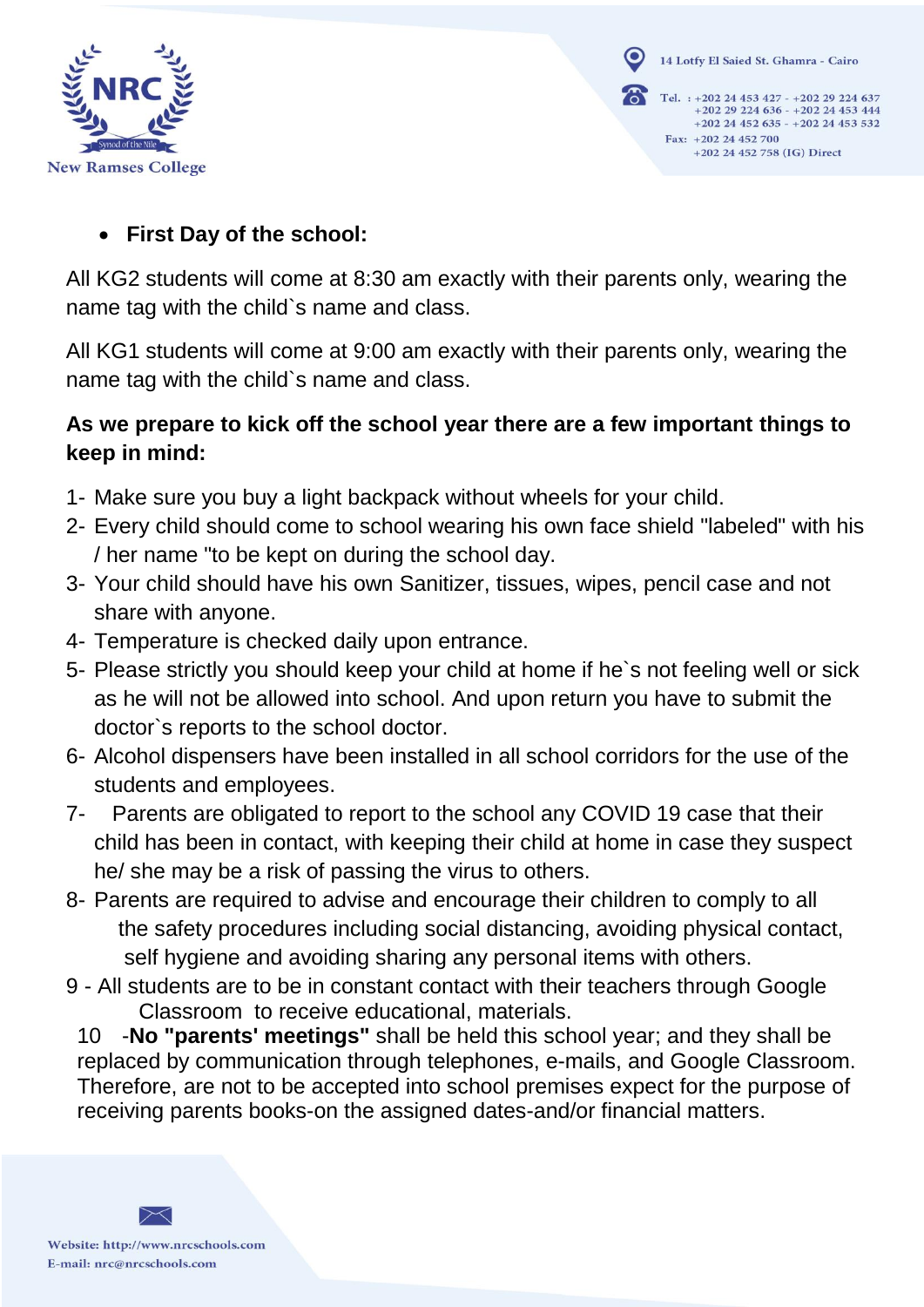14 Lotfy El Saied St. Ghamra - Cairo



Tel.: +202 24 453 427 - +202 29 224 637  $+20229224636 - +20224453444$ +202 24 452 635 - +202 24 453 532 Fax: +202 24 452 700 +202 24 452 758 (IG) Direct

### 11 – **School uniform is available at the following stores:**

**Rose Marie:** 18 Sherif Street, off El Ahram Street, El Korba, Heliopolis, Cairo (infront of El Horeya Mall). **Eagle :** 2 Algeberty Street, off Alkhalifa Almaamoun beside CIB bank. 297 Ramsis Street,in front of Ramses College for Girls.

- 12- You should check the site regularly and daily for any changes. Agenda will be sent weekly on the Google Classroom .
	- **We will continue to face many challenges this year as we navigate the ever –changing retractions and regulations associated with this pandemic. As changes become available, we will monitor and keep our community, including parents, students, and teachers, abreast of any new changes to our learning plan. I`m excited to start the new virtual School year and look forward to meeting and serving you in 2021-2022.**

#### **Here under are few links which you need to know of:**

Our official school site is<https://www.nrcschools.com/>

In order to get to know more about our school, its policies and rules, it is really essential to check the following link <https://www.nrcschools.com/policies/Policies.html>

In order to be updated with all the KG's news: class lists, class schedule, assessments dates,activities , etc... you need to check this link:

• <https://www.nrcschools.com/latest-news/kg-news.aspx>

Since everything is subject to sudden changes due to the current health conditions, please regularly check this link <https://www.nrcschools.com/latest-news/kg-news.aspx>

 **Your son/ daughter will receive a @nrcschools.com mail and a password.**

Website: http://www.nrcschools.com E-mail: nrc@nrcschools.com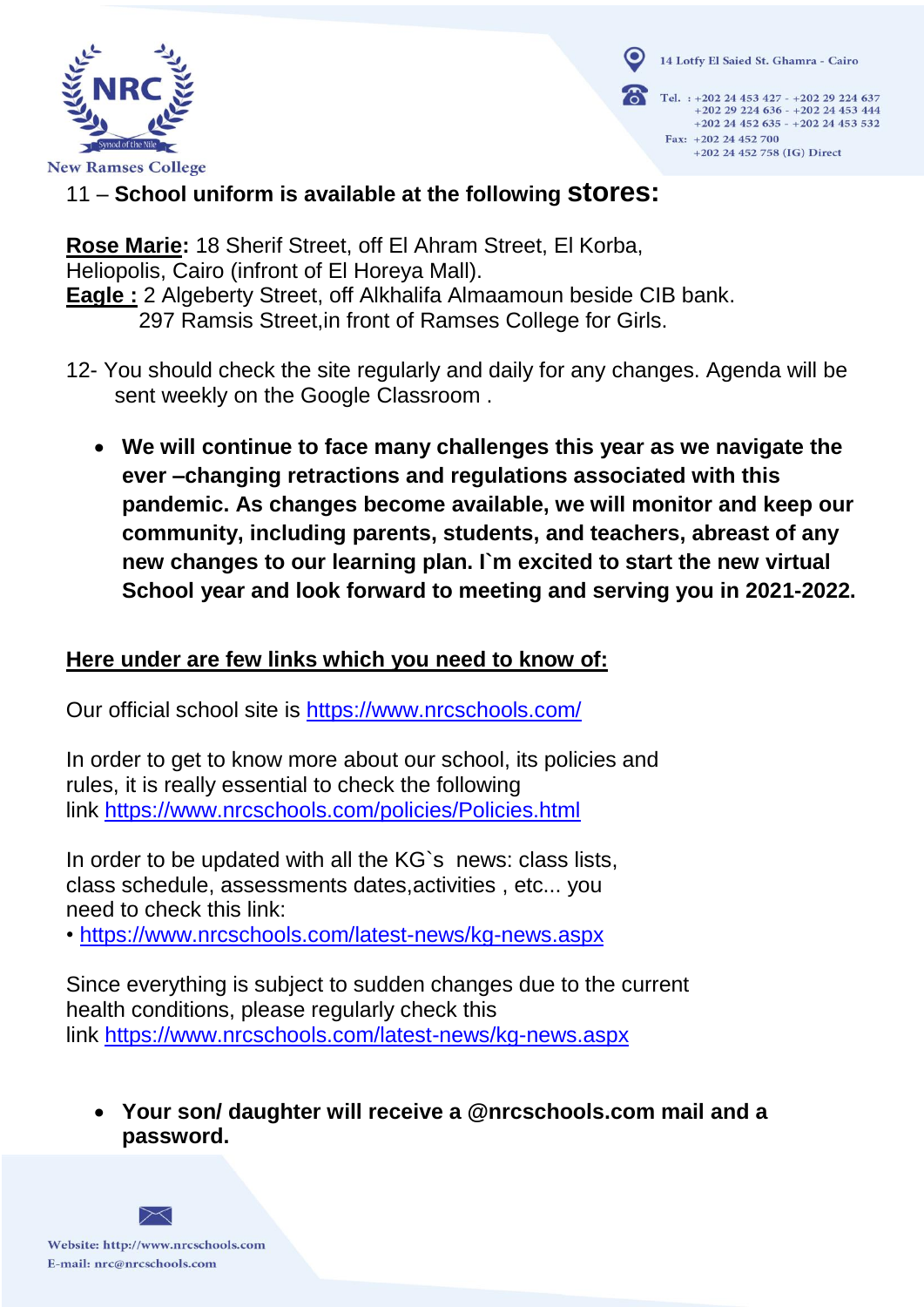

14 Lotfy El Saied St. Ghamra - Cairo Tel. : +202 24 453 427 - +202 29 224 637<br>+202 29 224 636 - +202 24 453 444 +202 24 452 635 - +202 24 453 532 Fax: +202 24 452 700 +202 24 452 758 (IG) Direct

Through this mail, the student will be able to login to his/ her Google Classroom account in order to follow up the lessons explained, the assigned activity and any announcements made by his/ her teacher.

Please note that this email is created by the school to facilitate the communication between the student and the school.

It is advised NOT TO Use the @nrcschools.com mail for any private matters. It is also essential to keep your mail and password private in addition, the student will receive his/her assessments result on:

https://www.nrcschools.com/reports/internationalreports.html The Code is strictly private; students are not allowed to share it.

**Our beloved KG1 students,** 

**Welcome on board!**

**We hope you spend splendid times with us.**

**You find attached some files including some songs and a tracing book . You could listen to the songs while practicing your tracing skills. Please bring the book with you when you come to school .**

**As for KG2 and Primary 1 student, please remember to bring with you the Summer Assignment on you return to school.** 

Website: http://www.nrcschools.com E-mail: nrc@nrcschools.com